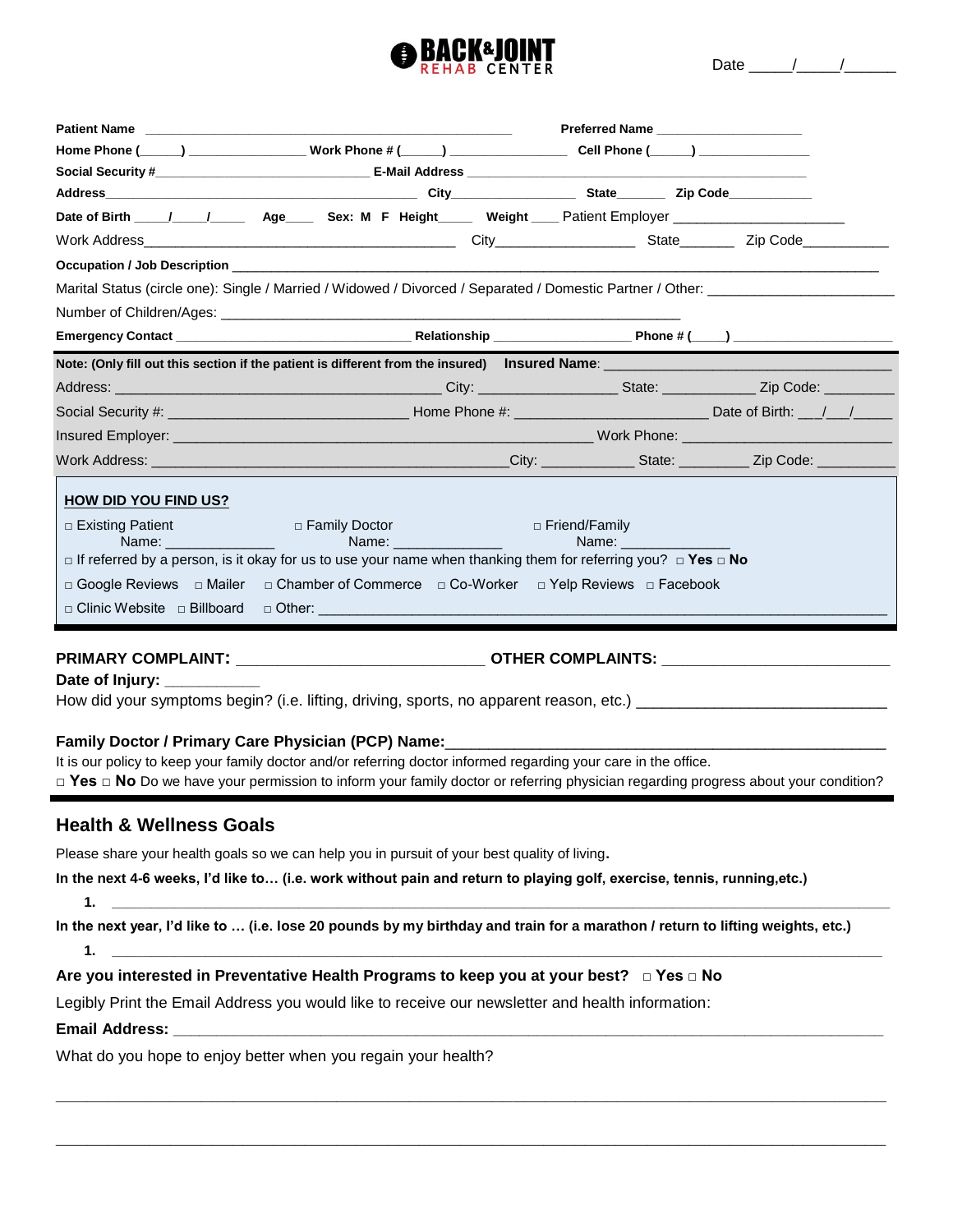

**Mark the affected areas** 

**on the diagram (pain,** 

**numbness, weakness,** 

**etc.)**

|                   | PLEASE CIRCLE YOUR LEVEL OF PAIN BELOW:<br>(1=minimal pain; 10=worst pain imaginable) |               |                |                |                       |                |    |   |    |
|-------------------|---------------------------------------------------------------------------------------|---------------|----------------|----------------|-----------------------|----------------|----|---|----|
|                   |                                                                                       |               |                |                | <b>PAIN CURRENTLY</b> |                |    |   |    |
|                   | $\mathcal{P}$                                                                         | $\mathcal{B}$ | 4              | 5 <sup>1</sup> |                       | 6 7            | -8 | 9 | 10 |
| PAIN AT ITS WORST |                                                                                       |               |                |                |                       |                |    |   |    |
| 1                 | 2.                                                                                    | $\mathcal{S}$ | $\overline{4}$ | $5 -$          | $\overline{6}$        | - 7 8          |    | 9 | 10 |
|                   |                                                                                       |               |                |                | <b>PAIN TYPICALLY</b> |                |    |   |    |
|                   | $\mathcal{P}$                                                                         | 3             | $\overline{4}$ | .5             | $\epsilon$            | $\overline{7}$ | 8  | 9 | 10 |
|                   |                                                                                       |               |                |                |                       |                |    |   |    |
|                   |                                                                                       |               |                |                |                       |                |    |   |    |
|                   |                                                                                       |               |                |                |                       |                |    |   |    |

**Review of Systems:** *Please write in a number .1 – PRESENTLY HAVE 2 – PREVIOUSLY HAD 3 – RELATED TO ACCIDENT* 

| <b>GENERAL</b>            | <b>MUSCULOSKELETAL</b>              | <b>CARDIOVASCULAR</b>        |
|---------------------------|-------------------------------------|------------------------------|
| <b>ALLERGY</b>            | <b>ARTHRITIS</b>                    | <b>HARDENING OF ARTERIES</b> |
| <b>CHILLS</b>             | <b>BURSITIS</b>                     | <b>HIGH BLOOD PRESSURE</b>   |
| <b>CONVULSIONS</b>        | <b>NECK PAIN</b>                    | <b>LOW BLOOD PRESSURE</b>    |
| <b>DIZZINESS</b>          | <b>DISC HERNIATION</b>              | <b>PAIN OVER HEART</b>       |
| <b>FAINTING</b>           | <b>LOW BACK PAIN</b>                | <b>POOR CIRCULATION</b>      |
| <b>FATIGUE</b>            | <b>MID-BACK PAIN</b>                | <b>RAPID HEART BEAT</b>      |
| <b>FEVER</b>              | <b>CARPAL TUNNEL</b>                | <b>SLOW HEART BEAT</b>       |
| <b>HEADACHE</b>           | <b>SHOULDER BLADE PAIN</b>          | <b>SWELLING OF ANKLES</b>    |
| <b>SLEEP LOSS</b>         | TMJ/JAW PAIN                        | <b>RESPIRATORY</b>           |
| <b>WEIGHT LOSS/GAIN</b>   | <b>ELBOW PAIN</b>                   | <b>CHEST PAIN</b>            |
| NERVOUSNESS/DEPRESSION    | <b>SHOULDER PAIN</b>                | <b>CHRONIC COUGH</b>         |
| <b>NEURALGIA</b>          | <b>HAND/WRIST PAIN</b>              | <b>DIFFICULT BREATHING</b>   |
| <b>NUMBNESS</b>           | <b>HIP PAIN</b>                     | <b>SPITTING UP BLOOD</b>     |
| <b>SWEATS</b>             | <b>KNEE PAIN</b>                    | <b>SPITTING UP PHLEGM</b>    |
| <b>TREMORS</b>            | <b>ANKLE/FOOT PAIN</b>              | <b>WHEEZING</b>              |
| <b>ANXIETY/DEPRESSION</b> | <b>POOR POSTURE</b>                 | <b>GASTROINTESTINAL</b>      |
| EYE, EARS, NOSE THROAT    | <b>SCIATICA</b>                     | <b>BELCHING OR GAS</b>       |
| <b>ASTHMA</b>             | <b>SPINAL CURVATURE</b>             | <b>COLITIS</b>               |
| <b>COLDS</b>              | <b>MUSCLE SPASMS</b>                | <b>COLON TROUBLE</b>         |
| <b>SORE THROAT</b>        | <b>NUMBNESS</b>                     | <b>CONSTIPATION</b>          |
| <b>DEAFNESS</b>           | <b>WEAKNESS</b>                     | <b>DIARRHEA</b>              |
| <b>DENTAL DECAY</b>       | <b>GENITOR-URINARY</b>              | <b>DIFFICULT DIGESTION</b>   |
| EAR ACHES/RINGING IN EAR  | <b>BEDWETTING</b>                   | <b>DISTENTION OF ABDOMEN</b> |
| <b>EAR DISCHARGE</b>      | <b>BLOOD IN URINE</b>               | <b>EXCESSIVE HUNGER</b>      |
| <b>SINUS INFECTION</b>    | <b>FREQUENT URINATION</b>           | HEARTBURN/REFLUX             |
| <b>ENLARGED THYROID</b>   | <b>INABILITY TO CONTROL BLADDER</b> | <b>GALL BLADDER TROUBLE</b>  |
| <b>ENLARGED GLANDS</b>    | <b>KIDNEY INFECTION OR STONES</b>   | <b>HEMORRHOIDS</b>           |
| <b>NOSE BLEEDS</b>        | <b>PAINFUL URINATION</b>            | <b>INTESTINAL WORMS</b>      |
| <b>VISION PROBLEMS</b>    | <b>PROSTATE TROUBLE</b>             | <b>JAUNDICE</b>              |
| <b>FAR SIGHTED</b>        | <b>PUS IN URINE</b>                 | <b>LIVER TROUBLE</b>         |
| <b>NEAR SIGHTED</b>       | <b>PAINFUL MENSTRUATION</b>         | <b>NAUSEA</b>                |
| <b>HOARSENESS</b>         | <b>HOT FLASHES</b>                  | <b>PAIN OVER STOMACH</b>     |
| <b>NASAL OBSTRUCTION</b>  | <b>IRREGULAR CYCLE</b>              | <b>VOMITING</b>              |
|                           | <b>LUMPS IN BREASTS</b>             | <b>VOMITING BLOOD</b>        |

\_\_\_\_\_\_\_\_\_\_\_\_\_\_\_\_\_\_\_\_\_\_\_\_\_\_\_\_\_\_\_\_\_\_\_\_\_\_\_\_\_\_\_\_\_\_\_\_\_\_\_\_\_\_\_\_\_\_\_\_\_\_\_\_\_\_\_\_\_\_\_\_\_\_\_\_\_\_\_\_\_\_\_\_\_\_\_\_\_\_\_\_\_\_\_\_\_\_\_\_\_\_\_\_\_\_\_ \_\_\_\_\_\_\_\_\_\_\_\_\_\_\_\_\_\_\_\_\_\_\_\_\_\_\_\_\_\_\_\_\_\_\_\_\_\_\_\_\_\_\_\_\_\_\_\_\_\_\_\_\_\_\_\_\_\_\_\_\_\_\_\_\_\_\_\_\_\_\_\_\_\_\_\_\_\_\_\_\_\_\_\_\_\_\_\_\_\_\_\_\_\_\_\_\_\_\_\_\_\_\_\_\_\_\_

\_\_\_\_\_\_\_\_\_\_\_\_\_\_\_\_\_\_\_\_\_\_\_\_\_\_\_\_\_\_\_\_\_\_\_\_\_\_\_\_\_\_\_\_\_\_\_\_\_\_\_\_\_\_\_\_\_\_\_\_\_\_\_\_\_\_\_\_\_\_\_\_\_\_\_\_\_\_\_\_\_\_\_\_\_\_\_\_\_\_\_\_\_\_\_\_\_\_\_\_\_\_\_\_\_\_\_

**Current Medication: (Include all vitamins, herbal supplements, and over-the-counter medications.)**

| 2.                                                                                                                                                                                                                                      |  |
|-----------------------------------------------------------------------------------------------------------------------------------------------------------------------------------------------------------------------------------------|--|
| 3.                                                                                                                                                                                                                                      |  |
| 4.<br>$\mathbf{r}$ , the contract of the contract of the contract of the contract of the contract of the contract of the contract of the contract of the contract of the contract of the contract of the contract of the contract of th |  |
| Allowship Association Association international Direct Referent atoms the projection concluded                                                                                                                                          |  |

**Allergies (medication, food, other substance**) Please list and state the reaction you had:

**Hospitalizations / Surgeries** (please list procedures, dates and locations): \_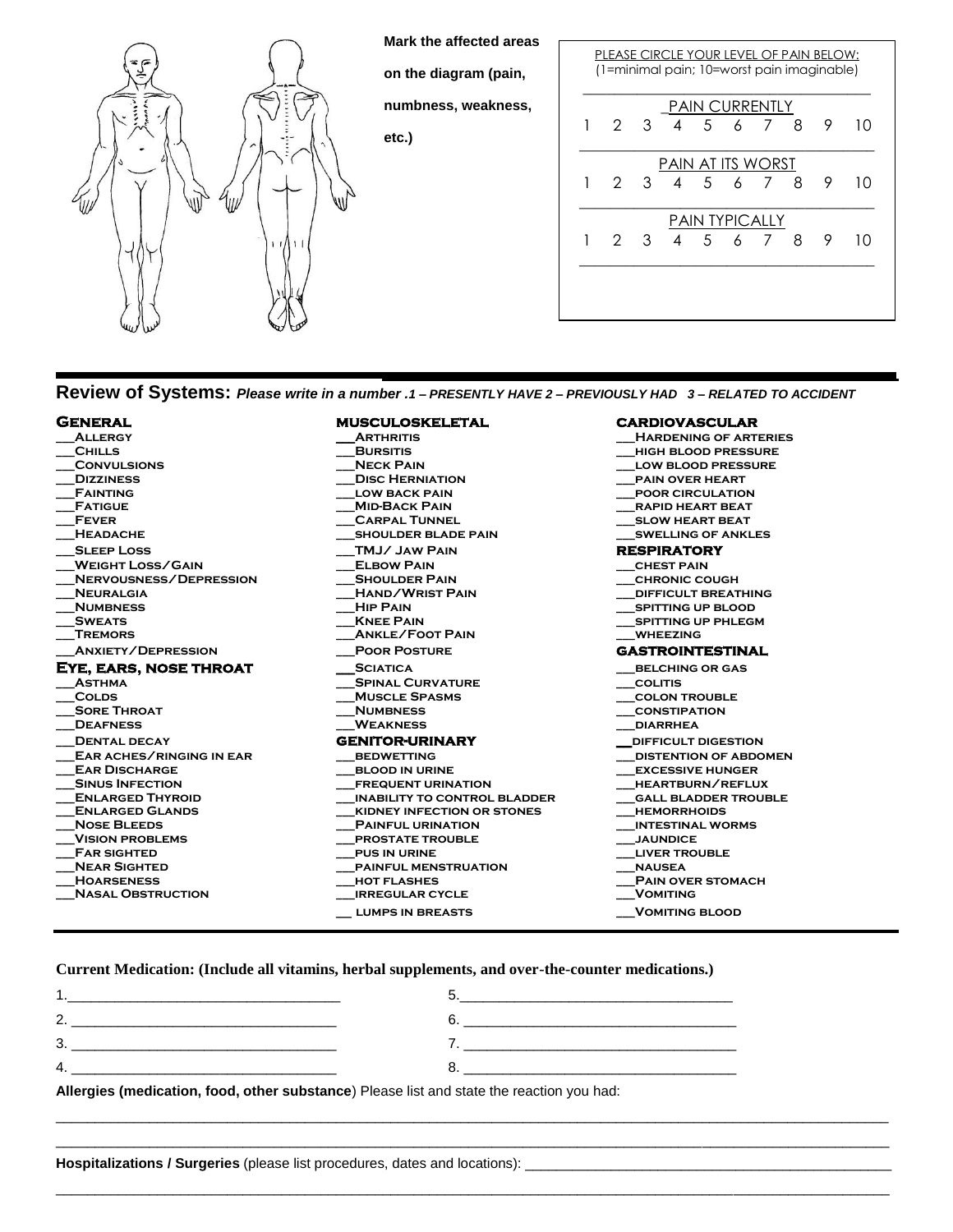**Previous Injuries** (sprains, fractures, auto or other accidents, etc.) \_\_\_\_\_\_\_\_\_\_\_\_\_\_\_\_\_\_\_\_\_\_\_\_\_\_\_\_\_\_\_\_\_\_\_\_\_\_\_\_\_\_\_\_\_\_\_\_\_\_\_\_\_

| <b>Relatives</b> | <b>Arthritis</b><br><b>Cancer</b> | <b>Diabetes</b> | Heart | <b>Kidney</b>         | Neurological   | <b>Thyroid</b> | <b>Deceased</b> |  |
|------------------|-----------------------------------|-----------------|-------|-----------------------|----------------|----------------|-----------------|--|
|                  |                                   |                 |       | <b>Disease/Stroke</b> | <b>Disease</b> | <b>Disease</b> | <b>Disease</b>  |  |
| Father           |                                   |                 |       |                       |                |                |                 |  |
| Mother           |                                   |                 |       |                       |                |                |                 |  |
| <b>Brother</b>   |                                   |                 |       |                       |                |                |                 |  |
| Sister           |                                   |                 |       |                       |                |                |                 |  |
| Maternal         |                                   |                 |       |                       |                |                |                 |  |
| Grandparents     |                                   |                 |       |                       |                |                |                 |  |
| Paternal         |                                   |                 |       |                       |                |                |                 |  |
| Grandparents     |                                   |                 |       |                       |                |                |                 |  |

\_\_\_\_\_\_\_\_\_\_\_\_\_\_\_\_\_\_\_\_\_\_\_\_\_\_\_\_\_\_\_\_\_\_\_\_\_\_\_\_\_\_\_\_\_\_\_\_\_\_\_\_\_\_\_\_\_\_\_\_\_\_\_\_\_\_\_\_\_\_\_\_\_\_\_\_\_\_\_\_\_\_\_\_\_\_\_\_\_\_\_\_\_\_\_\_\_\_\_\_\_\_\_\_\_\_\_

\_\_\_\_\_\_\_\_\_\_\_\_\_\_\_\_\_\_\_\_\_\_\_\_\_\_\_\_\_\_\_\_\_\_\_\_\_\_\_\_\_\_\_\_\_\_\_\_\_\_\_\_\_\_\_\_\_\_\_\_\_\_\_\_\_\_\_\_\_\_\_\_\_\_\_\_\_\_\_\_\_\_\_\_\_\_\_\_\_\_\_\_\_\_\_\_\_\_\_\_\_\_\_\_\_\_\_

**Family History:** Check any diseases which your relatives have had (if known):

#### **Personal Habits** – Please answer honestly. *All information is confidential.*

Please rate your answer on a scale of 1 to 5, with 1 being No/Never and 5 being Yes/Often.

|                                                                                                                                       | $\overline{2}$ | 3 | 4 | 5 | Elaborate |
|---------------------------------------------------------------------------------------------------------------------------------------|----------------|---|---|---|-----------|
| Exercise Regularly (3-4 x week)                                                                                                       |                |   |   |   |           |
| <b>Wear Seat Belts</b>                                                                                                                |                |   |   |   |           |
| <b>Recreational Drugs</b>                                                                                                             |                |   |   |   |           |
| Drink Alcohol                                                                                                                         |                |   |   |   |           |
| Smoke                                                                                                                                 |                |   |   |   |           |
| Chew Tobacco                                                                                                                          |                |   |   |   |           |
| <b>Experience Stress</b>                                                                                                              |                |   |   |   |           |
| Other                                                                                                                                 |                |   |   |   |           |
| <b>Women Only:</b>                                                                                                                    |                |   |   |   |           |
| Menstrual Periods: Age of Onset: ____Regular? Yes □ No □ Length of Period: ________________________                                   |                |   |   |   |           |
|                                                                                                                                       |                |   |   |   |           |
|                                                                                                                                       |                |   |   |   |           |
| Age at Menopause (if applicable): _______ Date of last Pap Smear/Pelvic Exam? ____/____/_____                                         |                |   |   |   |           |
| Number of Children: Born Alive_____ Cesarean________ Premature________ Stillborn_____ Miscarriages______                              |                |   |   |   |           |
| Describe Pregnancy or Other Complications (if applicable): Change Complete Complete Pregnancy or Other Complications (if applicable): |                |   |   |   |           |
|                                                                                                                                       |                |   |   |   |           |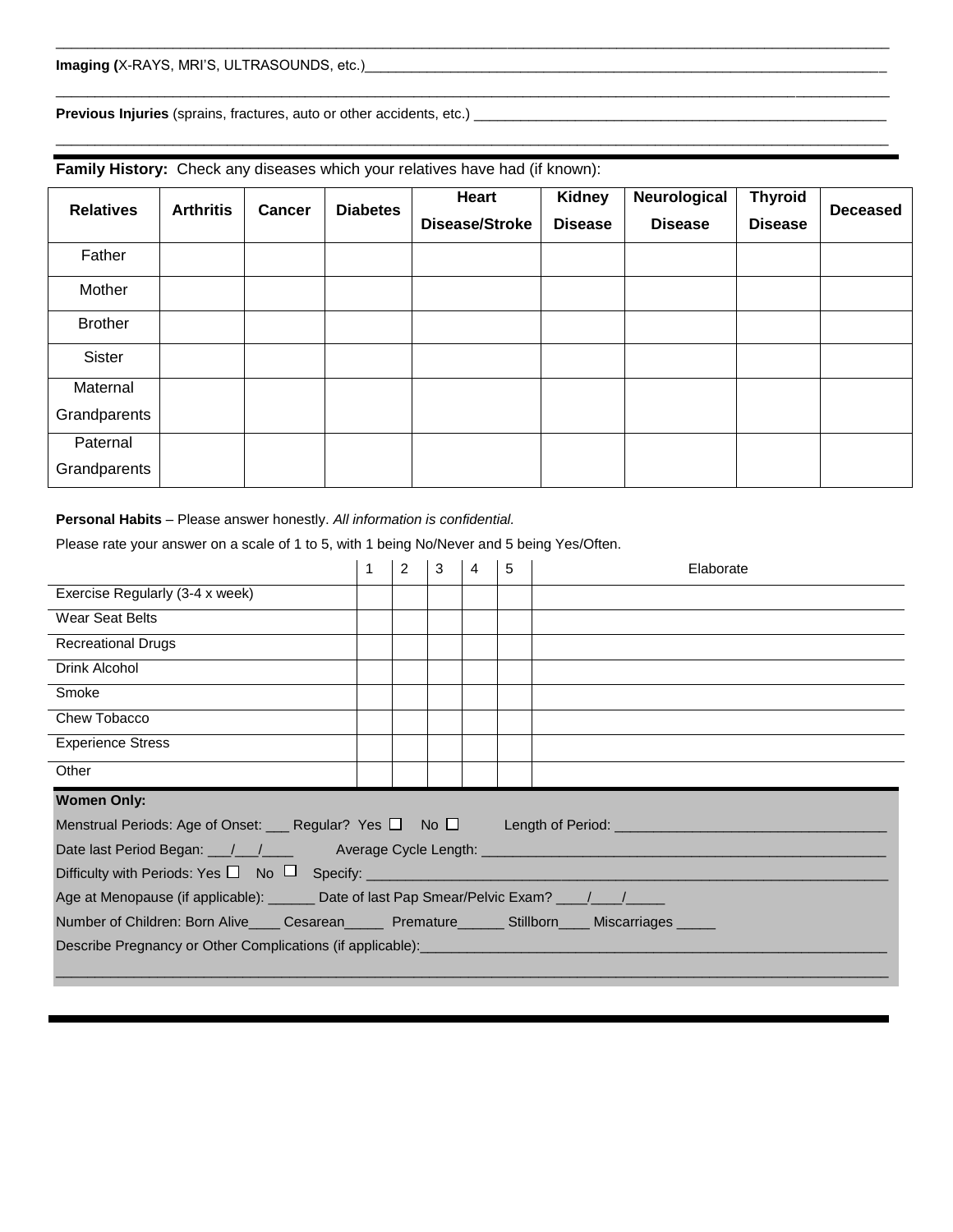# INFORMED CONSENT

Medical doctors, chiropractic doctors, osteopaths, and physical therapists who perform manipulation are required by law to obtain your informed consent before starting treatment.

I do hereby give my consent to the performance of conservative noninvasive treatment to the joints and soft tissues. I understand that the procedures may consist of manipulations/adjustments involving movement of the joints and soft tissues. Physical therapy exercises may also be used. Although spinal and extremity manipulation/adjustment is considered to be one of the safest, most effective forms of therapy for musculoskeletal problems, I am aware that there are possible risks and complications associated with these procedures as follows:

Soreness/Bruising: I am aware that, like exercise, it is common to experience muscle soreness and occasionally bruising in the first few treatments. Dizziness: Temporary symptoms like dizziness and nausea can occur, but are relatively rare.

Fractures/Joint Injury: I further understand that in isolated cases, underlying physical defects, deformities or pathologies, like weak bones from osteoporosis, may render the patient susceptible to injury. When osteoporosis, degenerative disc, or other abnormality is detected, this office will proceed with extra caution.

Stroke: Although strokes happen with some frequency in our world, strokes from chiropractic adjustments are rare. I am aware that nerve or brain damage including stroke is reported to occur once in a million to once in ten million treatments. To put these occurrences in perspective, once in a million is about the same chance as getting hit by lightning. Once in ten million is about the same chance as a normal dose of aspirin or Tylenol causing death.

PhysioTherapy Burns: Some of the therapies used in this office generate heat and may rarely cause a burn. Despite precautions, if a burn is obtained, there will be a temporary increase in pain and possible blistering. This should be reported to the doctor.

Tests have been or will be performed on me to minimize the risk of any complication from treatment and I freely assume these risks. TREATMENT RESULTS

I also understand that there are beneficial effects associated with these treatment procedures including decreased pain, improved mobility and function, and reduced muscle spasm. However, I appreciate there is no certainty that I will achieve these benefits. I realize that the practice of medicine, including chiropractic, is not an exact science and I acknowledge that no guarantee has been made to me regarding the outcome of these procedures. I agree to the performance of these procedures by my doctor and such other persons of the doctor's choosing.

#### ALTERNATIVE TREATMENTS AVAILABLE

Reasonable alternatives to these procedures have been explained to me including rest, home applications of therapy, prescription or over-thecounter medications, exercises, physical therapy and possible surgery.

Medications: Medication can be used to reduce pain or inflammation. I am aware that long-term use or overuse of medication is always a cause for concern. Drugs may mask pathology, produce inadequate or short-term relief, undesirable side effects, physical or psychological dependence, and may have to be continued indefinitely. Some medications may involve serious risks.

Rest/Exercise: It has been explained to me that simple rest is not likely to reverse pathology, although it may temporarily reduce inflammation and pain. The same is true of ice, heat or other home therapy. Prolonged bed rest contributes to weakened bones and joint stiffness. Exercises are of limited value but are not corrective of injured nerve and joint tissues.

Surgery: Surgery may be necessary for joint instability or serious disc rupture. Surgical risks may include unsuccessful outcome, complications, pain or reaction to anesthesia, and prolonged recovery.

Non-treatment: I understand the potential risks of refusing or neglecting care may include increased pain, scar/adhesion formation, restricted motion, possible nerve damage, increased inflammation, and worsening pathology. The aforementioned may complicate treatment making future recovery and rehabilitation more difficult and lengthy.

### I have read or had read to me the above explanation of chiropractic treatment. Any questions I have had regarding these procedures have been answered to my satisfaction PRIOR TO MY SIGNING THIS CONSENT FORM. I have made my decision voluntarily and freely.

To attest to my consent to these procedures, I hereby affix my signature to this authorization for treatment.

| <b>Signature of Patient:</b>                  | Date: |
|-----------------------------------------------|-------|
| Signature of Parent or Guardian (if a minor): | Date: |

# Financial/Privacy Policy and Disclaimer

Returned Checks: It is our policy to collect \$25.00 for returned checks. This is to cover any fees that apply from the transaction. Financial Policy Questions: We are happy to address questions regarding your account at any time. Please direct account questions to our billing administrator.

HIPAA Privacy Policy: Attached to the patient information packet at the back of these forms is the HIPAA Notice of Privacy Practices Policy for you. By signing below, you acknowledge that you have received the HIPAA Privacy Policy and that you understand and will comply with our financial policies. Collection of Patient Balance \*\*\*Please initial the following to acknowledge that you have read each statement.

#### Payment is expected at the time of service.

Your insurance company can and will be billed, determined by your preference and our current status as in-network or out-of-network with that company. We cannot guarantee your coverage, even if our office attempts to confirm your benefits and eligibility. Final approval of coverage is based on the explanation of benefits after the claim has been filed.

Any balance remaining after insurance benefits are obtained is the responsibility of the patient. Any non-covered services are the responsibility of the patient at the rate determined by in-network or out-of network rates as determined by the insurance company's explanation of benefits.

If payment is not rendered at the time of service, the patient is expected to remit payment within 30 days of the patient visit.

All balances remaining unpaid after 30 days may be turned over to a collection agency.

It is the patient's responsibility to understand his/her insurance policy and the intricacies of coverage. Back & Joint Rehab Center cannot guarantee exact details at any given time.

If unable to make your appointment, please notify our office at least 24 hours' notice out of respect and courtesy to other patients. Missed Appointments or failure to reschedule without 24 hours' notice will result in a \$35 charge. You will be responsible for this payment.